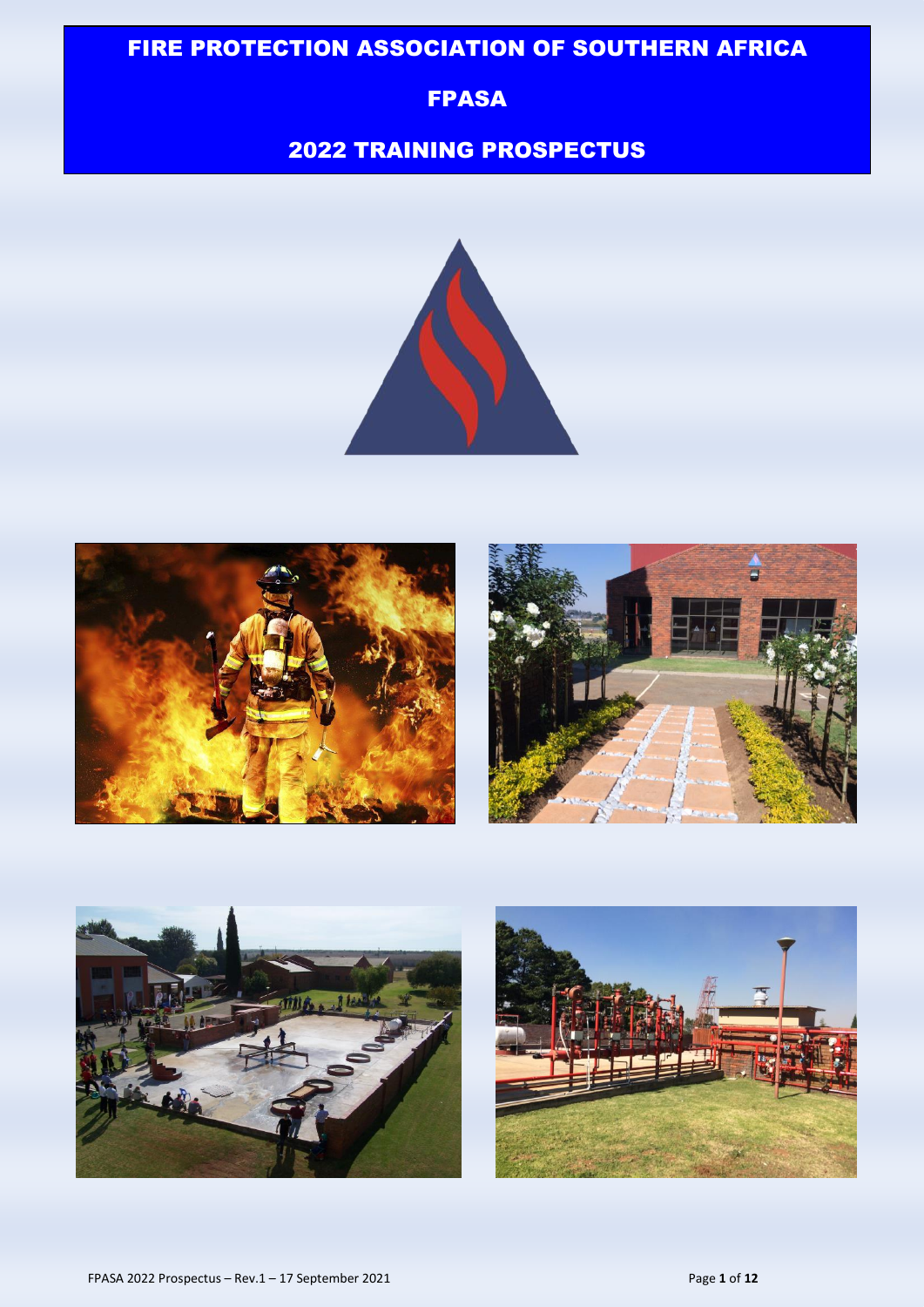### 1. About the FPASA Fire College

The Fire Protection Association of Southern Africa (FPASA) was established in 1973 to provide a specialized practical and technical training service to industry, commerce and society at large.

Over the years the Association has developed a range of membership options and technical, training and fire safety management services that are recognized for their quality, professionalism and value.

The FPASA provides education, training, information, advice and a fire consultancy service that includes insurer specific projects.

The Fire College is a professional training centre dedicated to assist in the reduction of life and property losses in the Southern African region. It provides training on request to its members and non-members alike and in addition provides standard training programmes to suit the broad spectrum of industrial and commercial requirements.

The Association's training facility has been operational since 1978, and we pride ourselves on the fact that it has been a totally open training facility regardless of race or gender since that time. In fact when the new FPASA Fire College was built in the late 1980's, it was designed to accommodate the needs of disabled persons and wheelchairs.

The FPA Fire College operates from purpose-built premises in Boksburg consisting of;

- An administration block accommodating the main reception area, a fire safety library, board room with fire museum/memorabilia display facilities and offices;
- A college building with three lecture rooms, an auditorium, fire museum/memorabilia display area, kitchen, offices, ablutions, and an outside entertainment area and includes comfort and catering facilities;
- A fire house area that includes technical workshops and indoor burn rooms;
- A large outdoor practical fire facility including fire installation demonstration rigs, small fire props, drill tower and a lawned hose drill area.

### **2. CONTACT DETAILS**

### **Fire Protection Association of Southern Africa**

**105 Springbok Road, Bartlett, Boksburg**

### **Telephone: 011 397 1618/9**

- **Bookings: [college@fpasa.co.za](mailto:college@fpasa.co.za) OR [support@fpasa.co.za](mailto:support@fpasa.co.za)**
- **Fire Statistics/ Technical enquiries: [library@fpasa.co.za](mailto:library@fpasa.co.za)**
- **Finance: [accounts@fpasa.co.za](mailto:accounts@fpasa.co.za)**
- **Complaints: [neo@fpasa.co.za](mailto:neo@fpasa.co.za) OR [compliance@fpasa.co.za](mailto:compliance@fpasa.co.za)**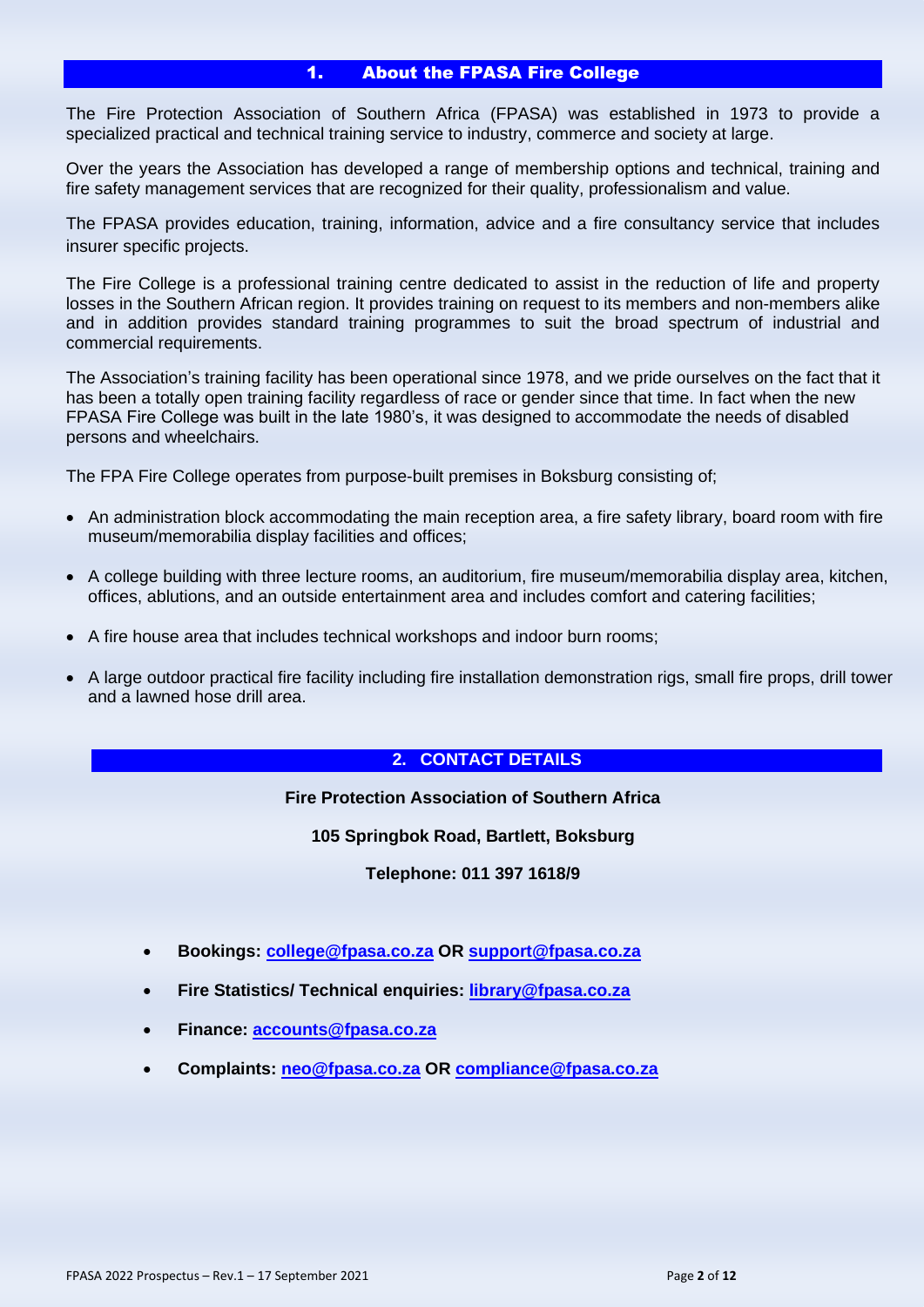# **3. FPASA Training Schedule: 2022**

| <b>Basic Fire-Fighting Module</b> |                   |  |
|-----------------------------------|-------------------|--|
| 20 January 2022                   | 07 July 2022      |  |
| 10 March 2022                     | 08 September 2022 |  |
| 05 May 2022                       | 10 November 2022  |  |

# **Fire-Fighting & Evacuation Module**

| 19 January 2022  | 06 July 2022      |
|------------------|-------------------|
| 09 February 2022 | 03 August 2022    |
| 09 March 2022    | 07 September 2022 |
| 06 April 2022    | 05 October 2022   |
| 04 May 2022      | 09 November 2022  |
| 08 June 2022     | 07 December 2022  |

| <b>Workplace Fire-Fighting 1</b>                                  |                                |  |
|-------------------------------------------------------------------|--------------------------------|--|
| ╋                                                                 |                                |  |
| <b>Breathing Apparatus (Optional add-on or standalone course)</b> |                                |  |
| ٠                                                                 |                                |  |
| <b>Grass Fire Fighting (Optional add-on or standalone course)</b> |                                |  |
| $21 - 24$ February 2022<br>$15 - 18$ August 2022                  |                                |  |
| 11-14 April 2022                                                  | 24 – 27 October 2022           |  |
| 20 - 23 June 2022                                                 | 28 November - 01 December 2022 |  |

| <b>Sprinkler Pumps: Inspection and Testing</b> |                   |                      |
|------------------------------------------------|-------------------|----------------------|
| l 22 – 24 March 2022                           | 04 – 06 July 2022 | 10 – 12 October 2022 |

| <b>Bylaws (Contact or On-line training)</b> |                     |  |
|---------------------------------------------|---------------------|--|
| $19 - 22$ April 2022                        | 22 – 25 August 2022 |  |

| <b>Fire Appliance Reconditioning</b> |                                |  |
|--------------------------------------|--------------------------------|--|
| 24 – 28 January 2022                 | 18 – 22 July 2022              |  |
| 28 March - 01 April 2022             | 19 – 23 September 2022         |  |
| $16 - 20$ May 2022                   | 28 November – 02 December 2022 |  |

| Plan Appraisal: A detailed analysis of SANS 10400 - Parts A, T & W (Contact or On-line) |                          |  |
|-----------------------------------------------------------------------------------------|--------------------------|--|
| 14 – 18 February 2022                                                                   | $12 - 16$ September 2022 |  |
| 09 – 13 May 2022                                                                        |                          |  |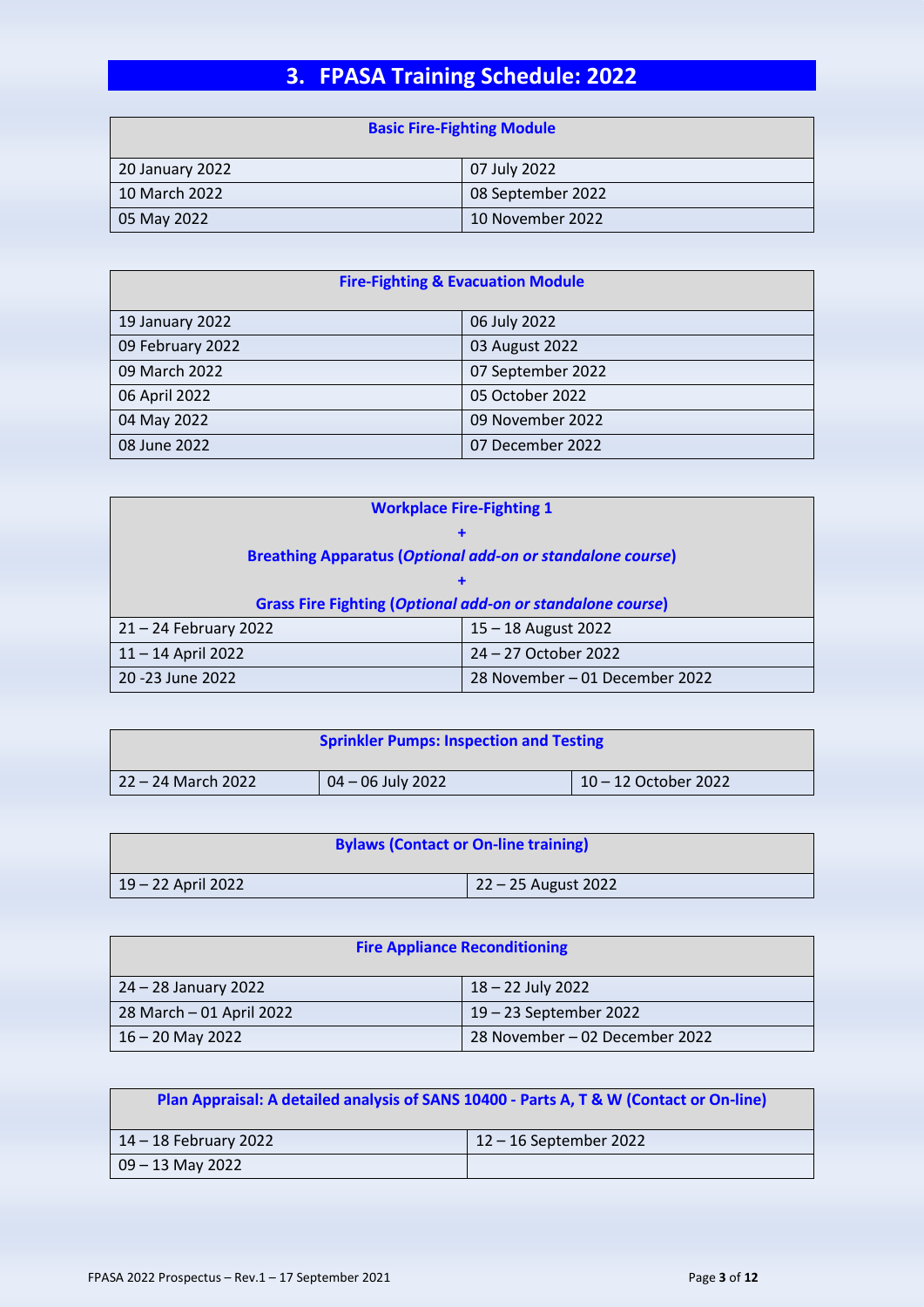| Fire Risk Assessment & Prevention Strategies (Contact or On-line) |                       |  |
|-------------------------------------------------------------------|-----------------------|--|
| 07 – 11 February 2022                                             | 01 – 05 August 2022   |  |
| $04 - 08$ April 2022                                              | 03 – 07 October 2022  |  |
| $06 - 10$ June 2022                                               | 05 – 09 December 2022 |  |

## **Advanced Fire Prevention (Contact or On-line)**

| 28 February - 04 March & 07 - 11 March 2022       |
|---------------------------------------------------|
| 20 - 24 June & 27 June - 01 July 2022             |
| 29 August - 02 September & 05 - 09 September 2022 |
| 07-11 November & 14-18 November 2022              |

| <b>CFPA Principles in Fire Safety Engineering (Contact or On-line)</b> |                      |  |
|------------------------------------------------------------------------|----------------------|--|
| 21 – 25 February 2022                                                  | 17 – 21 October 2022 |  |

| <b>Fundamentals of Fire Investigation</b> |                        |  |
|-------------------------------------------|------------------------|--|
| 14 – 18 March 2022                        | 26 - 30 September 2022 |  |
| $23 - 27$ May 2022                        | 21-25 November 2022    |  |
| $11 - 15$ July 2022                       |                        |  |

|                   | <b>Advanced Fire Investigation Techniques</b> |  |
|-------------------|-----------------------------------------------|--|
| 25 – 28 July 2022 |                                               |  |

| <b>CFPA Europe Fire Safety - Technical Cycle Exam (Diploma)</b> |              |                  |  |
|-----------------------------------------------------------------|--------------|------------------|--|
| 17 March 2022                                                   | 02 June 2022 | 03 November 2022 |  |

|              | <b>Insurer Fire Impact Reduction Strategy (InFIReS) Seminar</b> |
|--------------|-----------------------------------------------------------------|
| 01 June 2022 |                                                                 |
|              |                                                                 |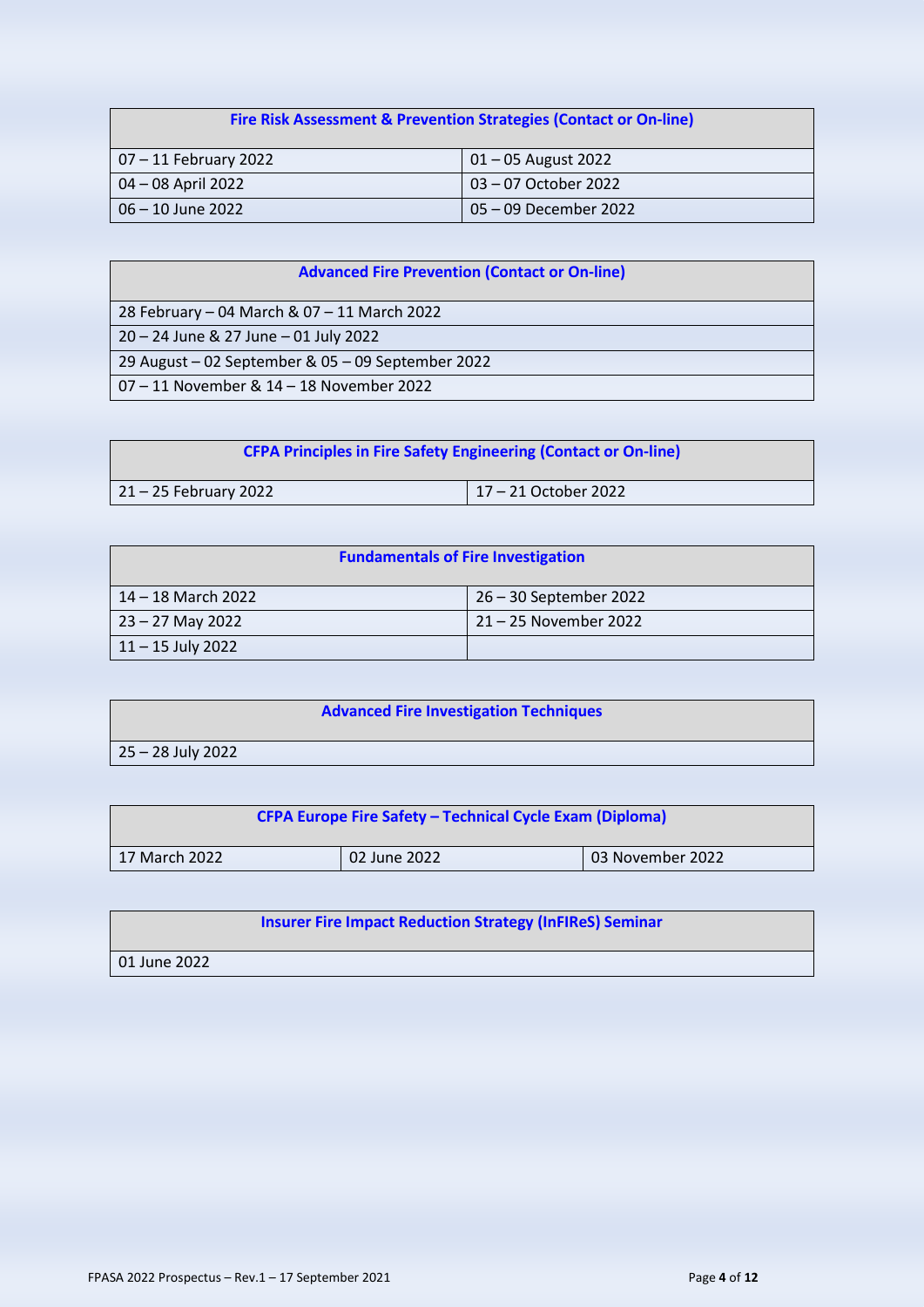### **Diploma's on offer:**

## **1. CFPA Europe Fire Safety – Technical Cycle & Management Cycle**

### **Reservations:**

**Bookings: [college@fpasa.co.za](mailto:college@fpasa.co.za) OR [support@fpasa.co.za](mailto:support@fpasa.co.za)**

**Telephone: 011 397 1618/9** 

# **Technical Team Support:**

**[ceo@fpasa.co.za:](mailto:ceo@fpasa.co.za) Lloyd Phetlhu [peter@fpasa.co.za:](mailto:peter@fpasa.co.za) Peter Mdawe [kashan@fpasa.co.za:](mailto:kashan@fpasa.co.za) Kashan Singh [herman@fpasa.co.za:](mailto:herman@fpasa.co.za) Herman Lombard [sophie@fpasa.co.za:](mailto:sophie@fpasa.co.za) Sophie Kolobe [kyle@fpasa.co.za:](mailto:kyle@fpasa.co.za) Kyle Jordaan**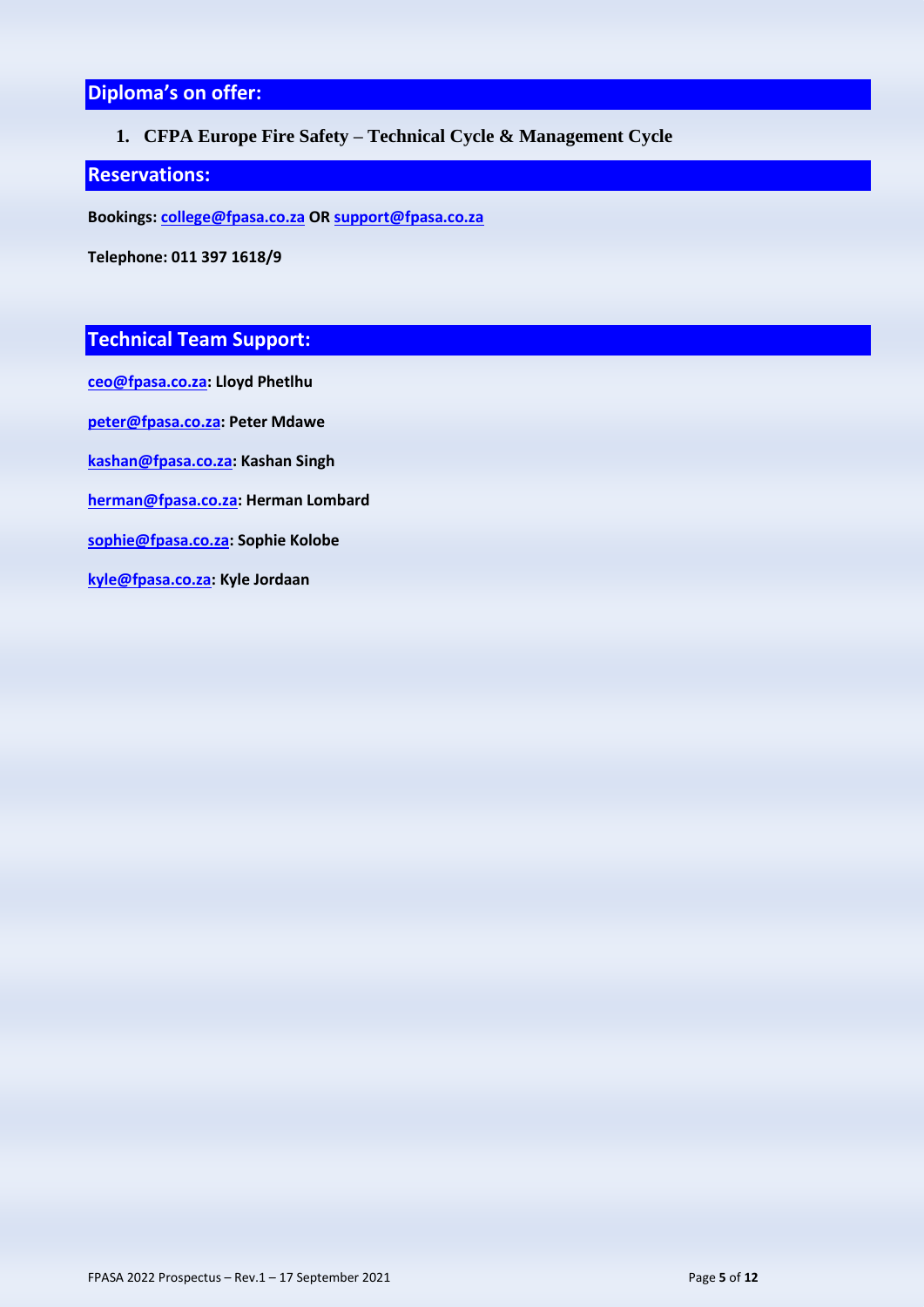### **4. Course Accreditation and Approval**

❖ The FPASA Fire College is an **LGSETA accredited training centre** - **Accreditation Number: LG 177P**

The following courses carry full LGSETA accreditation status:

- Fire Fighting & Evacuation Module
- Workplace Fire Fighting 1
- Breathing Apparatus, both Operators, Donning and Starting-up
- Fire Appliance Reconditioning
- Advanced Fire Prevention
- Fire Risk Assessment & Prevention Strategies

#### ❖ **Fundamentals of Fire Investigation** course:

Academic exemption for the IFE Member examination Paper 8;

Carries educational points for International Association of Arson Investigators (IAAI) Certified Fire Investigator registration;

IFE-UK CPD points.

#### ❖ **Fire Appliance Reconditioning** course:

South African Qualification & Certification Committee (SAQCC) accredited;

SABS 1475 full accreditation.

❖ **Principles of Fire Safety Engineering** and the CFPA Diploma, **CFPA Europe Fire Safety – Technical Cycle** carry full CFPA accreditation (Europe Confederation of Fire Protection Associations)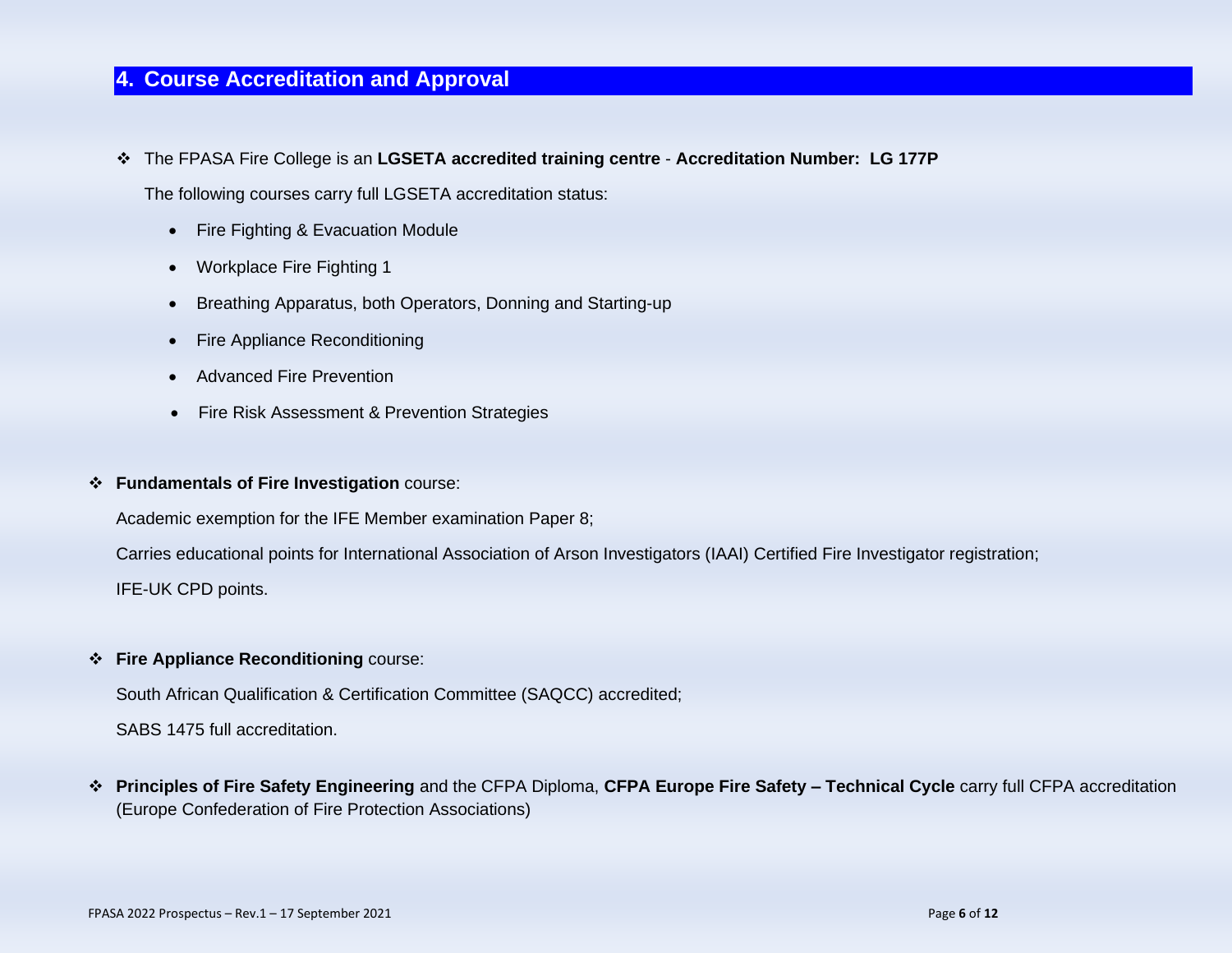- ❖ **Insurance Institute of South Africa** CPD points for the following courses:
	- Fire-Fighting & Evacuation Module
	- Workplace Fire-Fighting 1
	- Fire Risk Assessment & Prevention Strategies
	- Advanced Fire Prevention
	- Fundamentals of Fire Investigation
	- Advanced Fire Investigation Techniques
	- CFPA Principles in Fire Safety Engineering
	- Plan Appraisals: A detailed analysis of SANS 10400 Parts A, T & W
	- Bylaws
	- Sprinkler Pumps: Inspection & Testing
	- InFIReS Seminar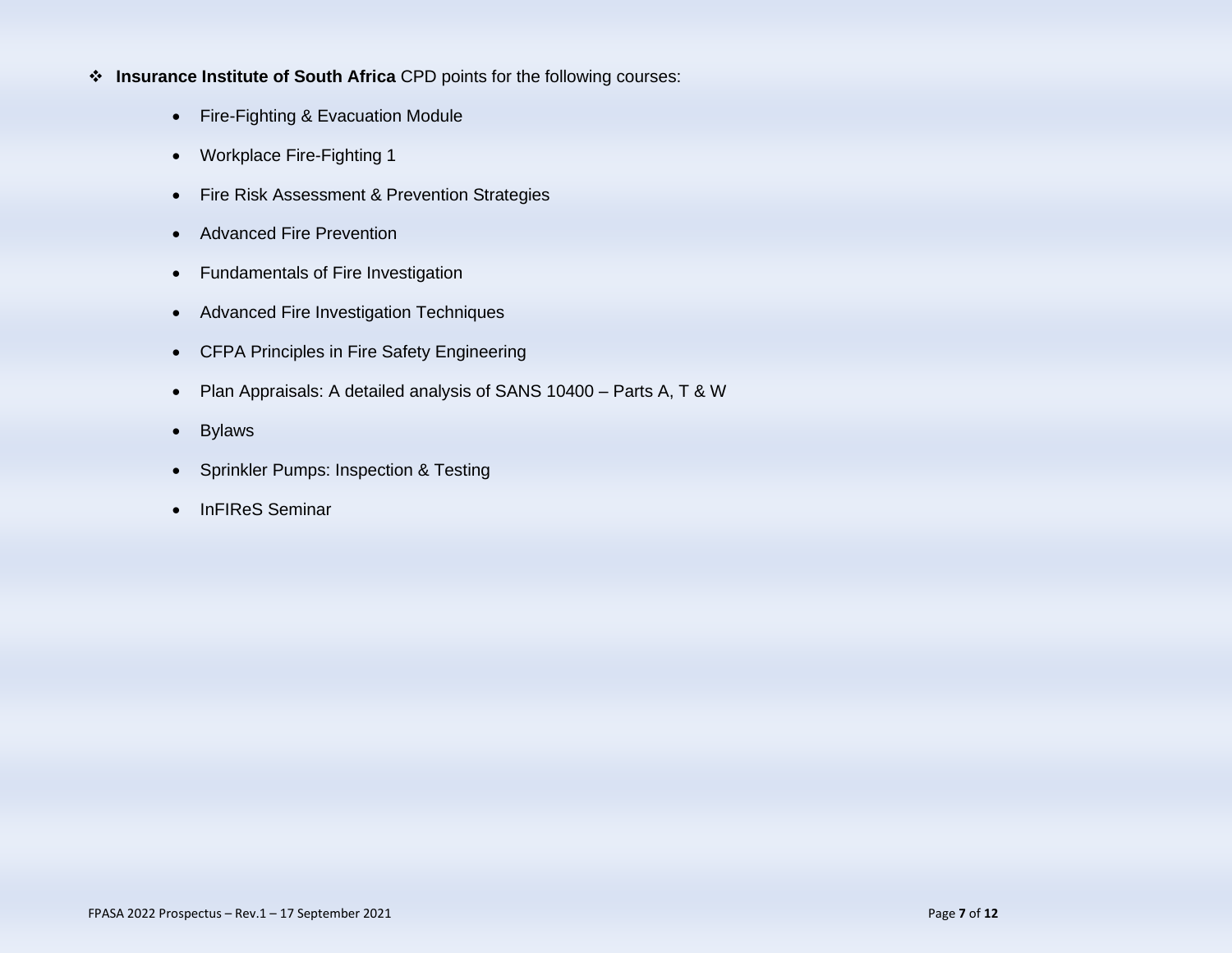# **5. Course Descriptions**

| <b>Course Title</b>                                                                                              | <b>Duration</b>                      | <b>Validity</b>      | <b>Summary of Content</b>                                                                                                                                                                                                                                                                                                                                                                                                                                       | <b>Target Population &amp; Suitability</b>                                                                                                                                                                      |  |
|------------------------------------------------------------------------------------------------------------------|--------------------------------------|----------------------|-----------------------------------------------------------------------------------------------------------------------------------------------------------------------------------------------------------------------------------------------------------------------------------------------------------------------------------------------------------------------------------------------------------------------------------------------------------------|-----------------------------------------------------------------------------------------------------------------------------------------------------------------------------------------------------------------|--|
| 1. Basic Fire Fighting Module                                                                                    | $\frac{1}{2}$ Day                    | 1 Year               | The basic theory of fire, methods of extinguishment, components,<br>operations and practical use of fire extinguishers and hose reels.                                                                                                                                                                                                                                                                                                                          | Employees expected to use extinguishers and hose reels in<br>the workplace. Suitable annual continuation or refresher<br>training for persons who have attended the Fire Fighting &<br><b>Evacuation Module</b> |  |
| 2. Fire Fighting & Evacuation<br>Module                                                                          | 1 Day                                | 2 Years              | Basic theory & practical exercises for the use of portable fire<br>extinguishers & hose-reels on incipient stage fires. Duties and<br>responsibilities of fire marshals during an emergency. Practical<br>evacuation exercise.                                                                                                                                                                                                                                  | Designated employees, Fire Marshals / Wardens from<br>commerce institutions. Suitable for initial & refresher<br>training at this level.                                                                        |  |
| 3. Grass Fire-fighting Module                                                                                    | 1 Day                                | $\overline{2}$ Years | An introduction to the procedures and equipment for dealing with grass<br>fires.                                                                                                                                                                                                                                                                                                                                                                                | Employees in the agricultural sector who would be required<br>to attend to vegetation fires.                                                                                                                    |  |
| 4. SAQCC Assessment                                                                                              | 1 Day                                | N/A                  | An assessment session only.                                                                                                                                                                                                                                                                                                                                                                                                                                     |                                                                                                                                                                                                                 |  |
| 5. Fire Appliance Reconditioning                                                                                 | 5 Days                               | N/A                  | A course designed to provide Learners with a working knowledge of the<br>correct measures to be taken to restore an extinguisher or hose-reel to<br>full operational readiness.                                                                                                                                                                                                                                                                                 | Persons involved in the maintenance of portable fire<br>extinguishers and hose-reels. Suitable for initial training.                                                                                            |  |
| 6.<br><b>Breathing Apparatus -</b><br>Donning & Start-Up.                                                        | 2 Days                               | 2 Years              | Components of compressed air type sets & donning and start-up.<br>Personnel expected to wear breathing apparatus in irrespirable<br>atmospheres for protracted periods or where visibility is limited such as<br>during fire-fighting operations, should attend BA. Operator's course.                                                                                                                                                                          | People from commerce and industry who are expected to<br>don and start up BA in order to escape from an irrespirable<br>atmosphere. Suitable for initial and refresher training.                                |  |
| 7. Breathing Apparatus -<br><b>Operators</b>                                                                     | 3 Days                               | 2 Years              | A full programme for Learners who may be expected to wear breathing<br>apparatus in an emergency where irrespirable atmospheres and limited<br>visibility will be encountered.                                                                                                                                                                                                                                                                                  | Fire Team and Occupational fire brigade members.<br>Suitable for initial and refresher training.                                                                                                                |  |
| 8. Workplace Fire-fighting I                                                                                     | 3 Days<br>Including<br>$BA - 4$ Days | 3 Years              | A programme covering practical fire-fighting for incipient stage/small<br>fires including the use of extinguishers, foam equipment, large diameter<br>hose and BA if required.                                                                                                                                                                                                                                                                                  | Initial and refresher training for Fire Team Members.                                                                                                                                                           |  |
| 9. Fire Risk Assessment &<br><b>Prevention Strategies</b><br>(Previously Fire Prevention<br>& Safety Strategies) | 5 Days                               | 5 Years              | Content fully revised in 2011 and reviewed in 2016, now covers Fire<br>Risk Assessment Methodologies, the theory of fire, legislation,<br>components/operation/use of extinguishers, flammable liquids and<br>gases, hot work, fire hazards of electrical equipment/installations,<br>components/operation/site control of sprinklers and automatic fire<br>detection systems, the organization and management of fire teams and<br>occupational fire brigades. | Fire, Safety, loss control and security personnel. Suitable<br>for initial & refresher training.                                                                                                                |  |
| 10. Advanced Fire Prevention                                                                                     | 10 Days                              | N/A                  | Content fully revised in 2011, now addresses fire risk management, fire<br>safety legislation, suppression system, fire growth and development,<br>means of escape, flammable liquids and gases, structural protection,<br>business continuity and fire safety management.                                                                                                                                                                                      | Fire, safety and loss control officers and managers.<br>Unless prior arrangements have been made, successful<br>completion of the Fire Risk Assessment & Prevention<br>Strategies course is a prerequisite.     |  |
| 11. Fundamentals of<br>Fire Investigation                                                                        | 5 Days                               | N/A                  | Most advanced programme of its type. Will promote a clear<br>understanding of fire investigation and the rendering of opinion<br>regarding origin and cause. Includes practical investigation exercises.<br>Now aligned with NFPA 921.                                                                                                                                                                                                                          | Fire safety, law enforcement and insurance professionals<br>with suitable fire related knowledge and experience.                                                                                                |  |
| 12. Advanced Fire Investigation<br>Techniques                                                                    | 4 Days                               | N/A                  | Most advanced programme of its type. Explains fire investigation<br>techniques applicable to specific types of investigations, including<br>vehicles, electrical and fatalities.<br>Includes report writing and practical exercises.                                                                                                                                                                                                                            | Fire safety, law enforcement and insurance professionals<br>who have completed the Fundamentals of Fire<br>Investigation course and are active in the field of fire<br>investigation.                           |  |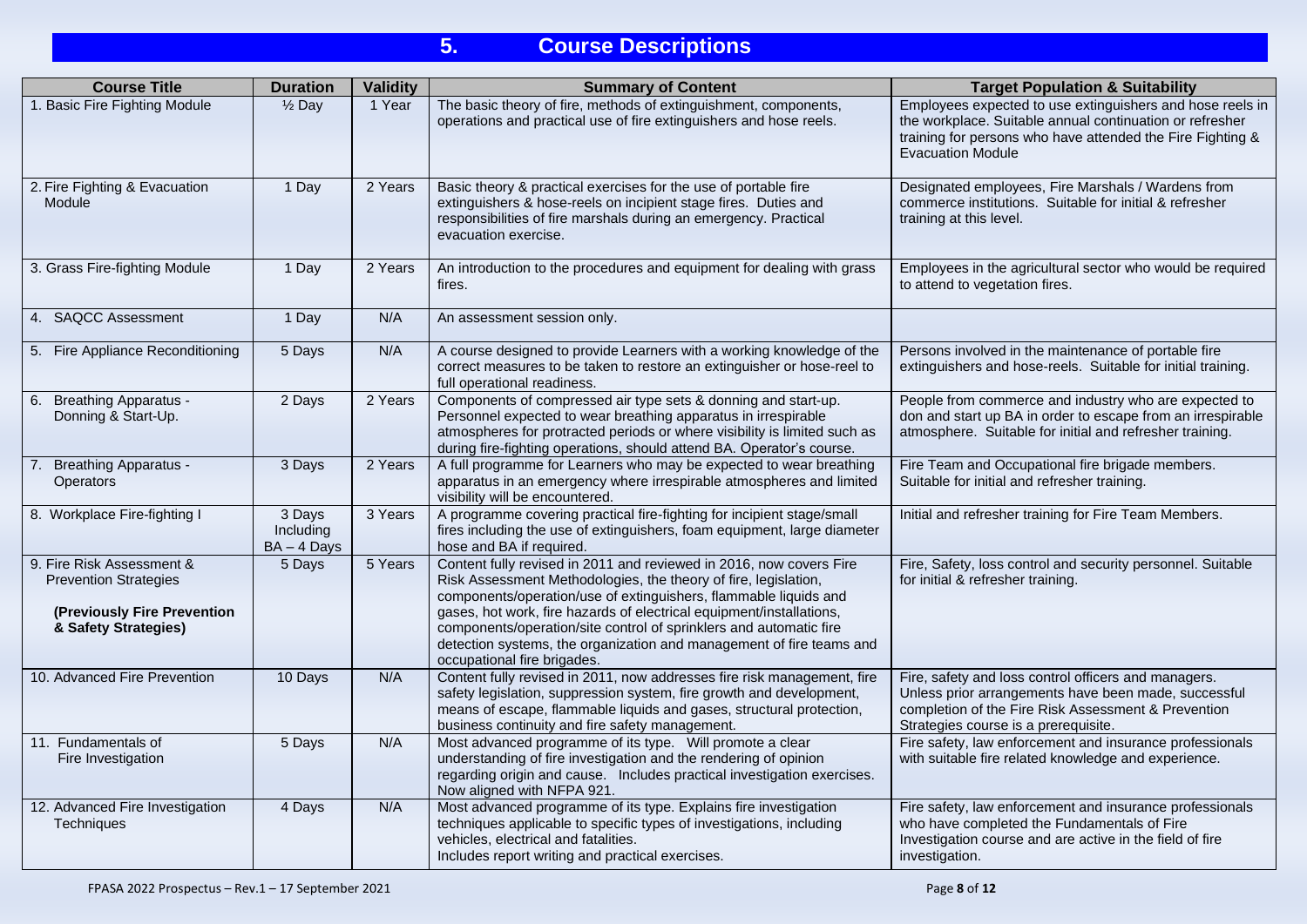| <b>Course Title</b>                                                                                               | <b>Duration</b> | <b>Validity</b> | <b>Summary of Content</b>                                                                                                                                                                                                                                                                                                                                                                                                                                                                                                                                                                                                                                                                                                                                                                                                                                                                                                                            | <b>Target Population &amp; Suitability</b>                                                                                                                                                                                                                                                                                                                  |  |  |
|-------------------------------------------------------------------------------------------------------------------|-----------------|-----------------|------------------------------------------------------------------------------------------------------------------------------------------------------------------------------------------------------------------------------------------------------------------------------------------------------------------------------------------------------------------------------------------------------------------------------------------------------------------------------------------------------------------------------------------------------------------------------------------------------------------------------------------------------------------------------------------------------------------------------------------------------------------------------------------------------------------------------------------------------------------------------------------------------------------------------------------------------|-------------------------------------------------------------------------------------------------------------------------------------------------------------------------------------------------------------------------------------------------------------------------------------------------------------------------------------------------------------|--|--|
| 13. CFPA Europe Certificate in<br>Principles of Fire Safety<br>Engineering                                        | 5 Days          | N/A             | The content of this course is based on BS7974:2011 - Application of<br>fire safety engineering principles to the design of buildings and includes<br>input drawn from associated published documents (PD's) which deal<br>with issues which are primarily associated with life safety.                                                                                                                                                                                                                                                                                                                                                                                                                                                                                                                                                                                                                                                               | Fire consultant, fire engineers, building control officers,<br>architects, fire officers and insurers.                                                                                                                                                                                                                                                      |  |  |
| 14. CFPA Europe Fire Safety -<br><b>Technical Cycle</b><br>(Previously CFPA Europe<br>Diploma in Fire Prevention) | 2 Years         | N/A             | A range of aspects of Fire control, Fire Prevention and Fire safety<br>management starting from the theory of fire to practical risk<br>assessment.                                                                                                                                                                                                                                                                                                                                                                                                                                                                                                                                                                                                                                                                                                                                                                                                  | The suitable population would be amongst others, Fire<br>Safety Offices and Insurers.                                                                                                                                                                                                                                                                       |  |  |
| 15. Fire-fighting Competition                                                                                     | 1 Day           | N/A             | To test the skills of Fire Teams and designated employees.                                                                                                                                                                                                                                                                                                                                                                                                                                                                                                                                                                                                                                                                                                                                                                                                                                                                                           |                                                                                                                                                                                                                                                                                                                                                             |  |  |
| 16. Fire Technology Seminar                                                                                       | 2 Days          | N/A             | This programme is designed to expose Learners to fire safety beyond<br>the textbook.                                                                                                                                                                                                                                                                                                                                                                                                                                                                                                                                                                                                                                                                                                                                                                                                                                                                 | Fire, safety or loss control personnel in a management or<br>supervisory position and in possession of the Association's<br>Advanced Fire Prevention Course certificate or similar.                                                                                                                                                                         |  |  |
| 17. Sprinkler Pumps: Inspection<br>&Testing                                                                       | 2 Days          | N/A             | Legal Requirements, ASIB and Insurance Requirements<br>Safety Requirements, Types of Pumps<br>Typical Pump Room Layouts - Schematic<br>Major Components and Elements of a Sprinkler Pump<br>Internal System Identification<br>Drive Units of a Pump<br>Identifying Hazards and Preventing Accidents<br>Housekeeping in a Sprinkler Pump Room<br><b>Maintaining Pumps</b><br>External Inspections of the Physical System<br>Weekly Fire Pump Test Procedure<br>Recognising and Reporting Faults<br>Indications of Malfunction (Common Faults)<br>Possible Root Causes of Pump Failure<br>Demonstration of how to Inspect and Test and Sprinkler Pump<br>Practical: Learner to Inspect and then Start a Sprinkler Pump                                                                                                                                                                                                                                 | • Anyone from any organisation, so long as they are<br>responsible for overall inspection, testing and<br>maintenance of sprinkler pumps.<br>• Any organisation that has sprinklers needs to send a<br>representative on this course to ensure their sprinkler<br>pumps are operational and ready for use in a fire<br>emergency.                           |  |  |
| 18. Bylaws                                                                                                        | 4 Days          | N/A             | Responsibility of the Chief Fire Officer, Municipal manager,<br>Building Owner, Building Fire Protection<br>Division and Occupancy separating elements<br>Fire Doors, Escape Routes, Tents<br>Testing and Maintenance of Fire Protection Systems<br>Fire Alarms, Fire Hydrants, Public Safety: population control<br><b>Emergency Evacuation, Vacant Buildings</b><br>Housekeeping, Dust, Combustible and Flammable Substances<br>Chimneys, Flues and Ducts, Ignition Sources, Smoking<br><b>Electrical Fittings and Accoutrements</b><br>Flame Emitting Devices, Fire Hazards: Combustible Materials<br><b>Flammable Substances</b><br>Above-Ground Storage of Flammable Substances<br>Flammables Stored in Chambers<br>Safety Distances for above-ground Flammable Storage Tanks<br>Underground Storage of Flammables<br><b>Bulk Storage Depots</b><br>Earthing and Bonding<br>Hot Work, LPG Installations<br>Termination of Storage of Flammables | Risk Managers (Insurance, Industrial, etc.)<br>$\bullet$<br><b>Fire Engineers</b><br>$\bullet$<br><b>Quantity Surveyors</b><br>$\bullet$<br>Architects<br>$\bullet$<br><b>Fire Safety Consultants</b><br><b>SHEQ Officers</b><br>$\bullet$<br>Engineers<br>$\bullet$<br>Fire Brigades<br>$\bullet$<br>Anyone in the field of fire protection and prevention |  |  |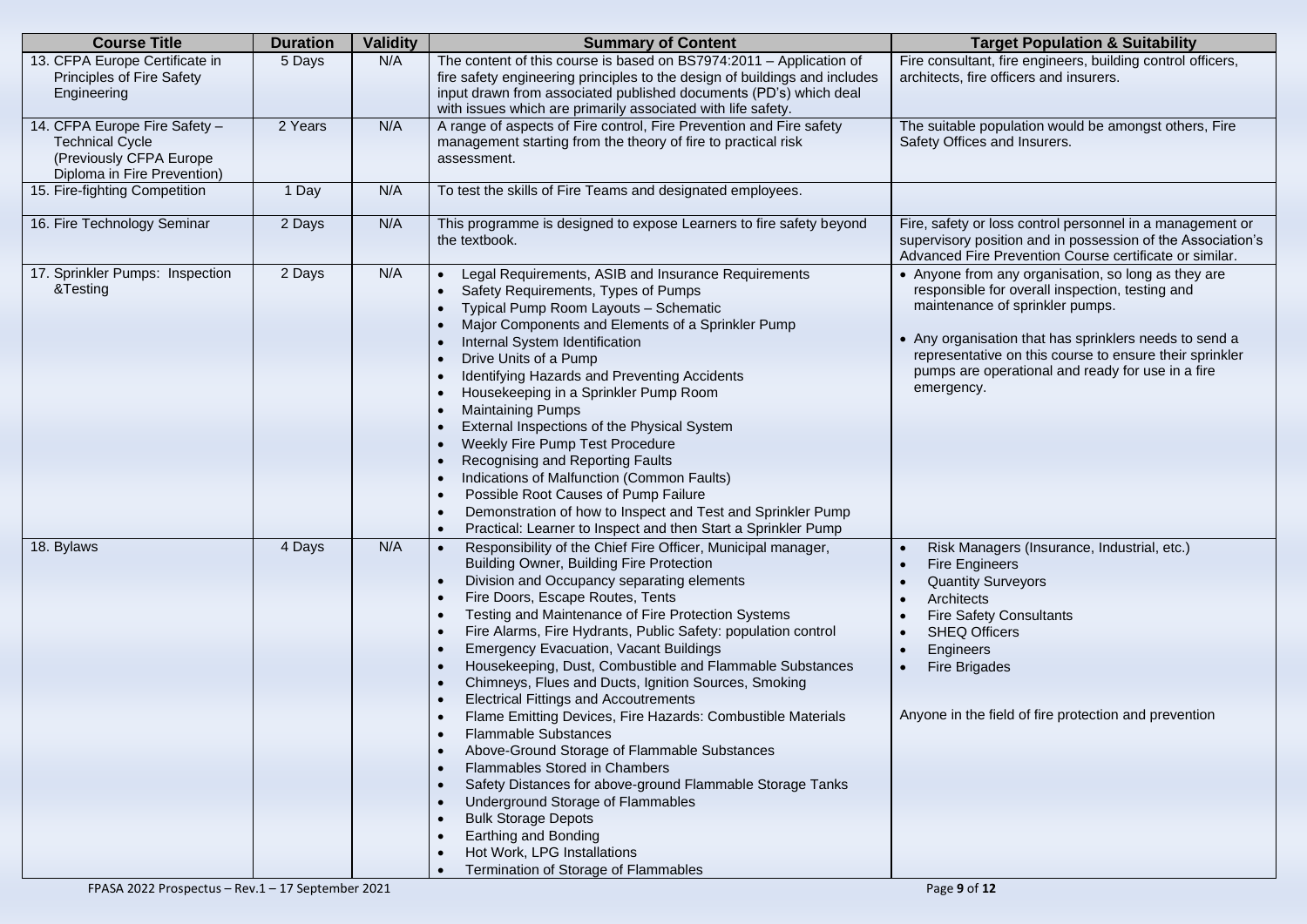| <b>Course Title</b>         | <b>Duration</b> | <b>Validity</b> | <b>Summary of Content</b>                                        | <b>Target Population &amp; Suitability</b>            |
|-----------------------------|-----------------|-----------------|------------------------------------------------------------------|-------------------------------------------------------|
|                             |                 |                 | Flammable Liquid Stores                                          |                                                       |
|                             |                 |                 | Classification of Zones, Explosion Protection                    |                                                       |
|                             |                 |                 | <b>Transportation of Dangerous Goods</b>                         |                                                       |
|                             |                 |                 | <b>Case Studies</b>                                              |                                                       |
| 19. SANS 10400: A, T, W - A | 5 Days          | 5 years         | Deemed to Satisfy Requirements vs. Rational Designs<br>$\bullet$ | Risk Managers (Insurance, Industrial, etc.)           |
| <b>Detailed Analysis</b>    |                 |                 | Documents to be Submitted to the Local Authority for Approval    | <b>Fire Engineers</b><br>$\bullet$                    |
|                             |                 |                 | Details to be Enclosed in Fire Protection Plans                  | <b>Quantity Surveyors</b>                             |
|                             |                 |                 | Qualifications of a Building Control Officer                     | Architects<br>$\bullet$                               |
|                             |                 |                 | Powers and Responsibilities of the Review Board                  | <b>Fire Safety Consultants</b>                        |
|                             |                 |                 | Acceptable Test Reports and Certificates                         | <b>SHEQ Officers</b>                                  |
|                             |                 |                 | Understanding Regulation W1: Fire water installations;           | Engineers                                             |
|                             |                 |                 | Understanding Regulation W2: Supply of water;                    | <b>Fire Brigades</b>                                  |
|                             |                 |                 | Understanding Regulation W3: Design of fire water installations; |                                                       |
|                             |                 |                 | Understanding Regulation W4: Deemed-to-Satisfy Rules;            | Anyone in the field of fire protection and prevention |
|                             |                 |                 | Main components of a fire water system;                          |                                                       |
|                             |                 |                 | Requirements of a fire water system; and                         |                                                       |
|                             |                 |                 | Understanding basic pump calculations.                           |                                                       |
|                             |                 |                 | Understanding Regulation T1 and T2;                              |                                                       |
|                             |                 |                 | Understanding the process of BS 7974;                            |                                                       |
|                             |                 |                 | Understanding the science of safety distances;                   |                                                       |
|                             |                 |                 | Understanding maximum division sizes based on occupancy.         |                                                       |
|                             |                 |                 | Understanding the importance of the protection of openings;      |                                                       |
|                             |                 |                 | Understanding fire protection of roofs and thatch buildings; and |                                                       |
|                             |                 |                 | Requirements for the protection of escape routes and emergency   |                                                       |
|                             |                 |                 | routes.                                                          |                                                       |
|                             |                 |                 | Protection of basements:                                         |                                                       |
|                             |                 |                 | Provision of ventilation and stairways;                          |                                                       |
|                             |                 |                 | The provision of emergency lighting;                             |                                                       |
|                             |                 |                 | Provision of smoke control, sprinklers, portable and mobile fire |                                                       |
|                             |                 |                 | extinguishers;                                                   |                                                       |
|                             |                 |                 | Installation of liquid fuel dispensing pumps and tanks.          |                                                       |
|                             |                 |                 | Understanding the difference between CAT 1 and Non-Cat 1         |                                                       |
|                             |                 |                 | Buildings;                                                       |                                                       |
|                             |                 |                 | Dissecting and analysing a building plan (application of         |                                                       |
|                             |                 |                 | SANS10400: A, T, W in totality).                                 |                                                       |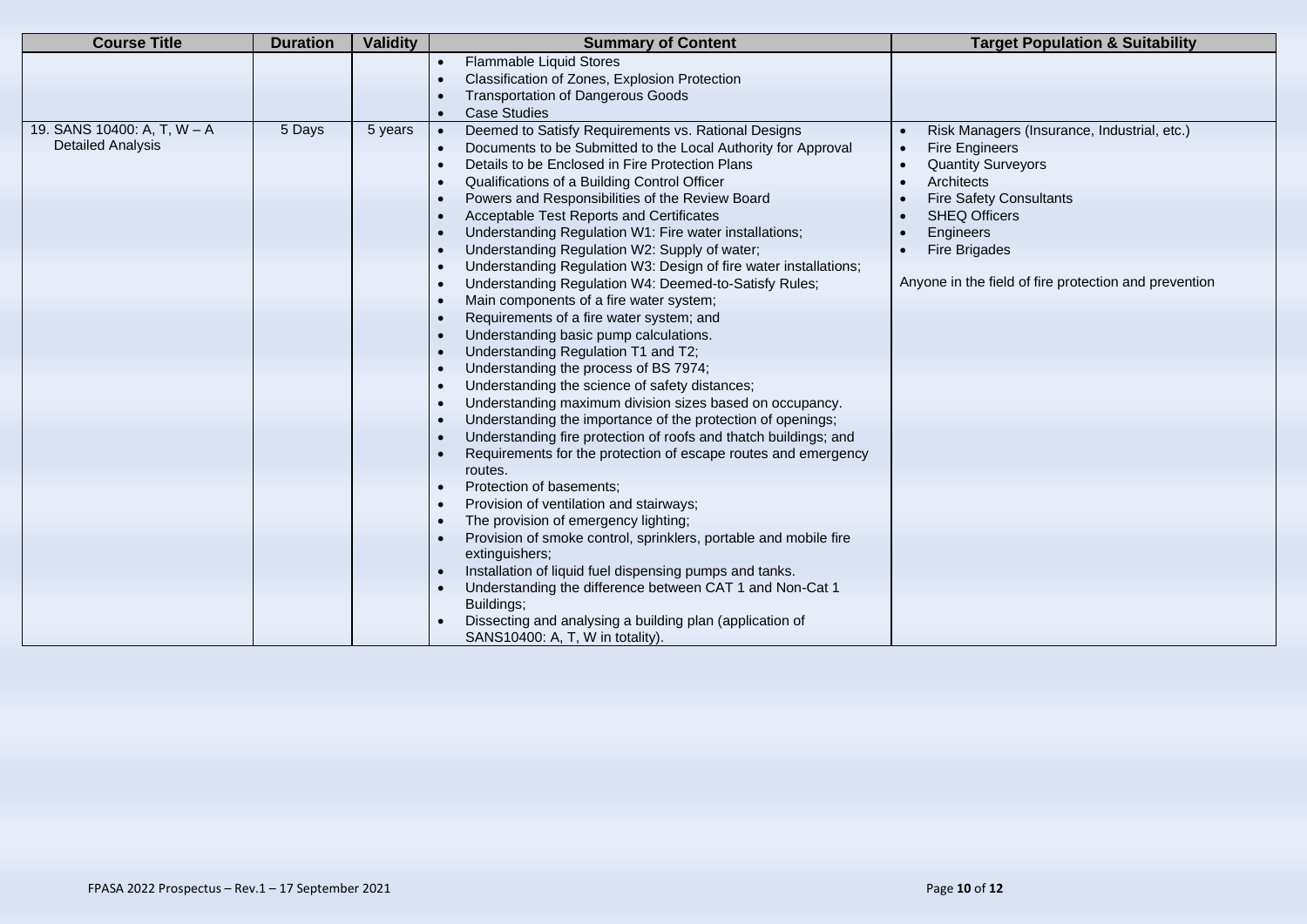# **6. PROTECTIVE CLOTHING REQUIREMENTS**

| Course                                        | <b>Health &amp;</b><br>fitness                                   | Old Clothes/<br><b>Closed shoes</b> | Long sleeve<br>overalls                   | <b>Safety</b><br><b>Shoes</b> | <b>Hard</b><br><b>Hats</b> |
|-----------------------------------------------|------------------------------------------------------------------|-------------------------------------|-------------------------------------------|-------------------------------|----------------------------|
|                                               | <b>Declaration</b>                                               |                                     |                                           |                               |                            |
| <b>Section A</b>                              |                                                                  |                                     |                                           |                               |                            |
| Fire-fighting & Evacuation Module             |                                                                  | $\ast$                              |                                           |                               |                            |
| Fire Appliance Reconditioning                 |                                                                  |                                     | $\ast$                                    | $\ast$                        |                            |
| <b>Breathing Apparatus - Operators</b>        | $\ast$                                                           | $\ast$                              | $\ast$                                    | $\ast$                        |                            |
| Breathing Apparatus - Donning                 | $\ast$                                                           | $\ast$                              | $\ast$                                    | $\ast$                        |                            |
| & Start-up                                    |                                                                  |                                     |                                           |                               |                            |
| Fundamentals of Fire Investigation            |                                                                  |                                     | $\ast$                                    |                               |                            |
| Workplace Fire-fighting I, II                 | $\ast$                                                           | $\ast$                              | $\ast$                                    | $\ast$                        |                            |
| <b>SAQCC Assessment</b>                       |                                                                  |                                     | $\ast$                                    | $\ast$                        |                            |
| Basic Fire-fighting Module                    |                                                                  | $\ast$                              |                                           |                               |                            |
| <b>Section B</b>                              |                                                                  |                                     |                                           |                               |                            |
| On-site fire-fighting courses.                | $\ast$                                                           |                                     | Protective Clothing as per Company policy |                               |                            |
| Grass fire-fighting module                    | $\ast$                                                           | $\ast$                              | $\ast$                                    | $\ast$                        |                            |
|                                               |                                                                  |                                     |                                           |                               |                            |
|                                               |                                                                  |                                     |                                           |                               |                            |
|                                               |                                                                  |                                     |                                           |                               |                            |
| Fire Risk Assessment & Prevention Strategies. | Smart Casual. Short trousers and open footwear is not permitted. |                                     |                                           |                               |                            |
| <b>Advanced Fire Prevention</b>               | Smart Casual. Short trousers and open footwear is not permitted. |                                     |                                           |                               |                            |
| Principles of Fire Safety Engineering         | Smart Casual. Short trousers and open footwear is not permitted. |                                     |                                           |                               |                            |
|                                               |                                                                  |                                     |                                           |                               |                            |
|                                               |                                                                  |                                     |                                           |                               |                            |
|                                               |                                                                  |                                     |                                           |                               |                            |

**NOTE**: To uphold the FPA's standard on general dress as well as to protect learners from minor radiant heat, **short trousers and open footwear is not permitted** at the College for all programmes.